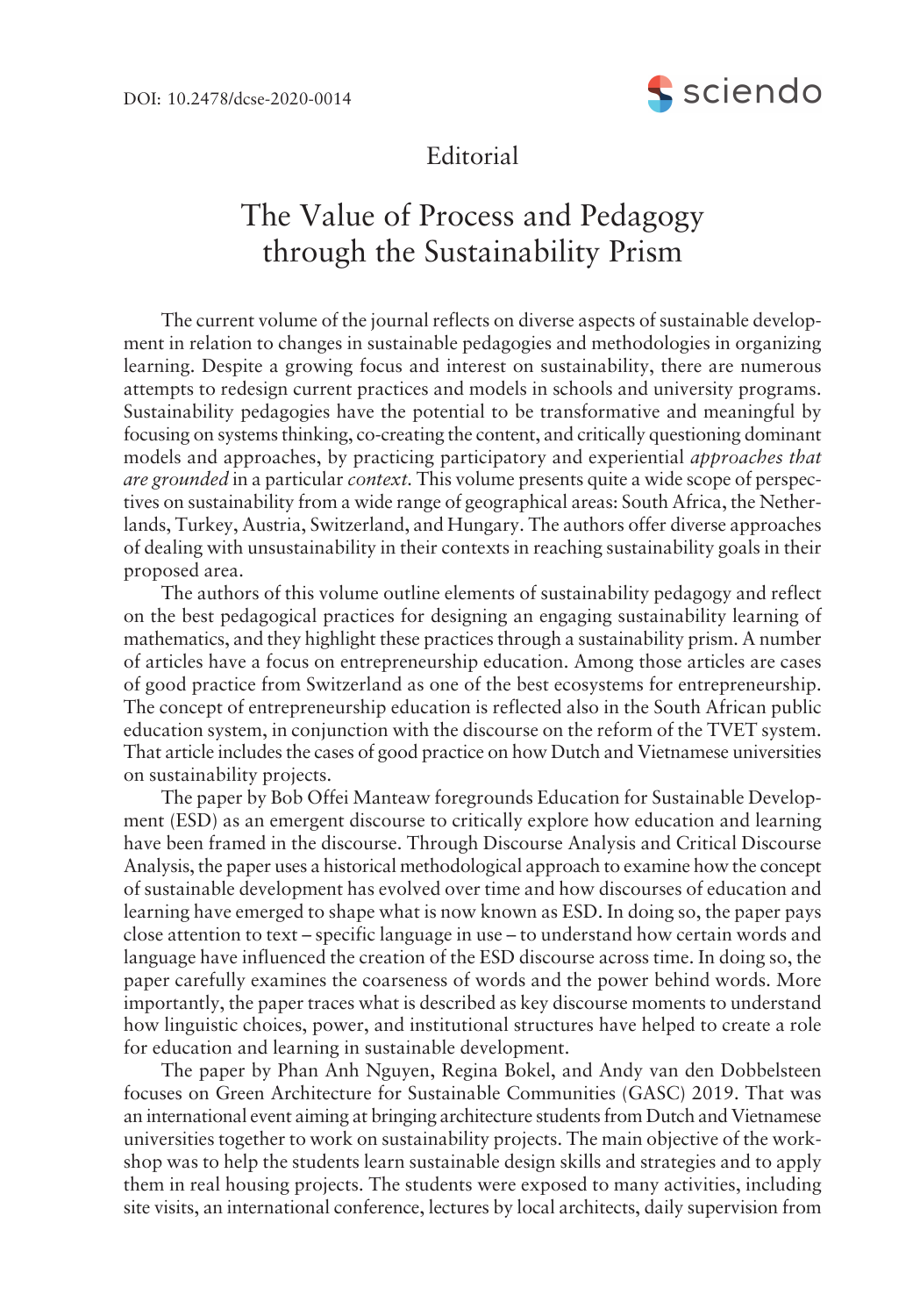international experts and a final presentation day. Results from a post-workshop questionnaire have shown that most activities were successful in transferring sustainable knowledge to the students. The results from the questionnaire and the workshop outcomes have shown the capabilities of the students to understand sustainable theory, to analyse design strategies in the specific cases and to apply that knowledge into the design proposals.

In their article Kerstin Schmidt-Hönig and Gerlinde Pröbstl discuss the idea about children in their development as optimistic, self-effective adults. They discuss that this is necessary to find out how children perceive their world and how they combine these perceptions with their cognitive knowledge. In a pilot study, mental maps were used to visualize the childís world view at the end of primary school. Accompanying questions were used to ascertain the children's knowledge of current global problems. The focus was on the students' thematic interests, which accompanied the discussions with the pupils. The Mental Maps show a combination of indirect, direct and emotional spatial perceptions. The awareness of the pupils regarding global challenges, oriented towards the Sustainable Development Goals, proves to be clearly pronounced in the impulsebased interviews. Thus, the pilot study allows the conclusion that already at the end of primary school, pupils develop an awareness of global challenges and the ability to act.

The article by Mária Hercz, Ferenc Pozsonyi, and Nikolett Takács, suggest that the learners are satisfied with their schooling and learning circumstances. Although they prefer constructive learning strategies and teacher-directed methods, the non-traditional work forms are rather unfamiliar for them. The programme affected their skills and competences in a positive way. An age-specific (socio)psychological dichotomy was detected; however, the framework of the UKids programme was able to handle it. Both challenge-based learning and the UKids programme turned out to be suitable for educating and developing children in a complex way, and they are able to trigger innovation in teacher-training.

Matthias Forcher-Mayr and Sabine Mahlknecht discuss the concept of entrepreneurship education in the South African public education system, in conjunction with the discourse on the reform of the TVET system. Regarding the challenge of youth unemployment, they highlight a dominant view shared by both discourses, which advocates for upskilling youth to acquire jobs in the formal economy. The authors criticize this perspective in view of structural challenges. Based on a local concept of practice, they present a critical approach to entrepreneurship education in general education and TVET that includes a perspective on individual capabilities, as well as on social, political and economic structures.

The paper by Tamer Kutluca, Ali Tum, and Ali I . hsan Mut focuses the learning process, which is enriched by using various teaching methods in the context of mathematical reasoning from the perspectives of seventh grade students and their mathematics teacher. In order to have an in-depth study, a qualitative research approach was preferred. Qualitative data was collected by using a semi-structured interview form developed for both the teacher and the students. As a result of this research, it was determined that this learning environment increased students' participation in the lessons, provided effective and permanent learning and encouraged the use of mathematical reasoning skills. In addition, it was found that the learning environment in which various learning ways were utilized provided sufficient knowledge of concept and method to the students, and improved their mathematical reasoning skills.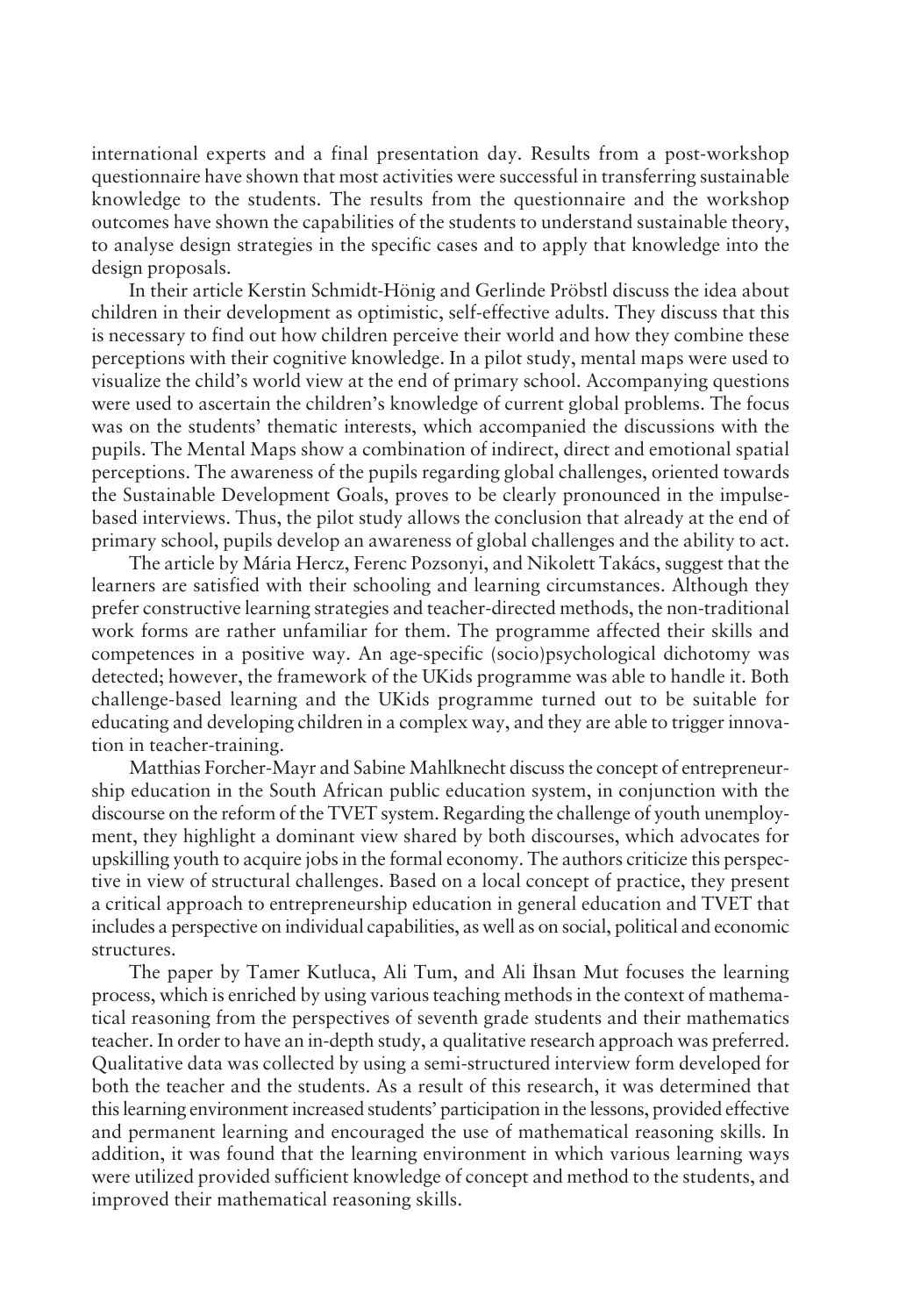The article by Anita Summer focuses on one of the 17 UN Sustainable Development Goals (SDGs) as reflected in teaching mathematics. Undoubtedly, mathematics plays a key role in mastering future challenges: mathematical competences and problem-solving skills can help to find the right answers to current and future challenges. The text deals with "A Sustainable Way of Teaching Basic Mathematics", because many children and teenagers experience mathematics as a source of anxiety that is difficult to understand. The literature-based research text explores the question: How should a sustainable mathematical primary education be implemented and which concrete pedagogical initiatives need to be taken? The text points out why some children develop problems with mathematics already at the beginning of their school careers and shows, how competent teaching can counteract difficulties and misunderstandings in mathematical learning.

The article by Susan Müller, Georg Berger, and Eveline Gutzwiller-Helfenfinger presents the case of Switzerland as one of the best ecosystems for entrepreneurship. However, in vocational colleges a systematic integration of the topic is currently missing. The initiative "Entrepreneurial Thinking and Acting in Swiss Vocational Colleges – Economic, Social and Ethical Dimensions" addresses this blind spot. The vision of the initiative is to ensure that all 75,000 young people entering vocational colleges each year are given the opportunity to acquire entrepreneurial skills enabling them to play an active role in positively shaping the economy and society of the future. In the article, the focus is on three key aspects: (1) the pedagogical approach of the program myidea.ch that allows students to develop and pitch their own business ideas; (2) the continuous evaluation; and (3) the parallel bottom-up and top-down approach chosen to integrate the program nationwide in the vocational education system.

In their paper Nihat Kotluk and Serhat Kocakaya examine teachers' culturally relevant/sustaining education self-efficacy perceptions in Turkey. They developed a Culturally Relevant/Sustaining Education Self-Efficacy Scale. They obtained the data from 1302 teachers. Data analysis proceeded in three steps: First, they analyzed factor analysis. Second, they conducted a descriptive analysis of the items on the CRESE Scale. Finally, they compared teachers' perceptions. The scale consists of a single factor and teachers' scores on the CRESE Scale were highly reliable. The findings revealed that teachers were less efficacious in their ability to revise the teaching-learning materials in terms of cultural diversity, give culturally relevant examples, reflect the students' cultural values in the classroom, and increase in schools parents/families' participation in Turkey. Also, teachersí self-efficacy perceptions differ significantly according to some variables. They discussed the implications for these findings for both further research and future teacher preparation.

The final paper by Emin Tamer Yenen and Mustafa Kemal Yöntem deals with the professional development needs of teachers working in different subject domains. The professional development needs of the teachers are placed in four main themes: instructional development, scientific field development, personal development, and organizational development and 14 sub-dimensions related to these themes.

The editorial team of the Journal express gratitude to all the authors for their contribution to emerging sustainability discourse by creating regenerative, interconnected, and thriving communities of learning for better ways of dealing with current issues of our day. It is noticeable that each research project yields vital new information. This